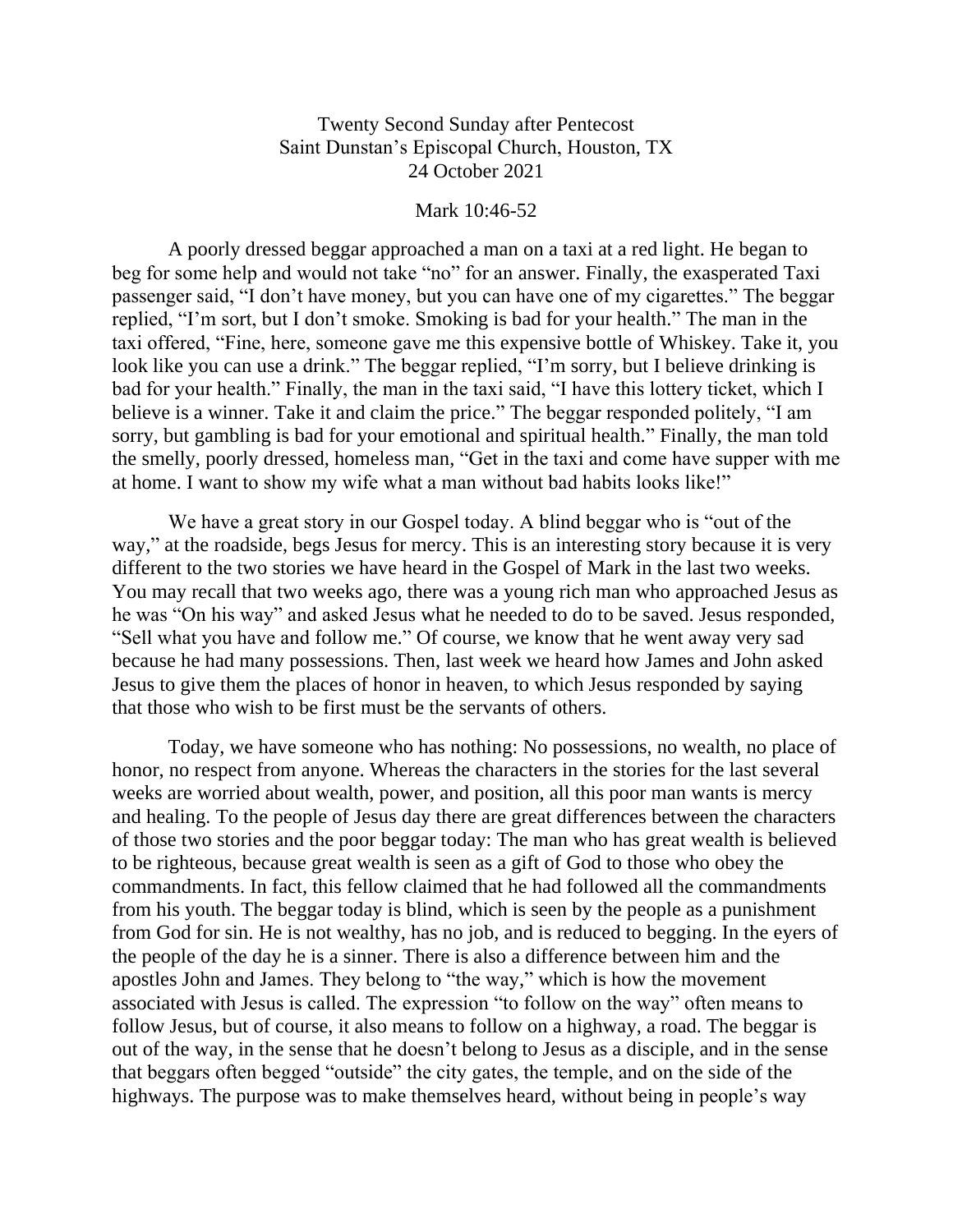necessarily. John and James are in the inner circle of Jesus, they are insiders. The beggar is an outsider, at the margins of society. He has to resort to loud cries. Whereas the two Apostles seek honor and power, all this poor man wants is a quick word with Jesus. Perhaps if Jesus were to show some mercy, he could be healed. Perhaps he too could follow Jesus on this way.

There is an interesting thing going on here with this story of the Blind Beggar. When you read Mark, you always have to wonder why he places stories where he places them. I believe this story closes a section about discipleship, which started on 8:22 and ends with this passage at 10:52. The section starts with the healing of a blind man and ends with this story of the healing of another blind man. These two stories act like a starting and closing to the section of discipleship. That section includes Peter's declaration that Jesus is the Messiah; Jesus foretelling of his death and resurrection; the transfiguration scene; and the conversation among the Apostles as they were walking about who was the greatest, which prompted Jesus to take a small child in their midst and say, "Whoever wants to be first must be last of all and servant of all" (9:35). The section also includes a number of teachings from Jesus about the cost of discipleship (cut your hand off, prohibition against divorce...;) the story of the rich man, and then the story of James and John, seeking to be greatest. And then, we have another blind man.

In a way, I believe Mark is asking the question, "Who are the real blind men? Are the men in chapters 8 and 10 the real blind people? Or, are the Apostles, who fail to see the truth of Jesus' ministry of service, and instead seek positions of power, the real blind people?" We are told that Bartimaeus was sitting by the roadside and that he was told about Jesus of Nazareth. I often wonder who told him. Certainly not the Pharisees who would want nothing to do with a sinner. Certainly not the Apostles or disciples who are trying to quiet him down. The passage does not tell us who spoke to him, but I have a theory. I believe it may have been another beggar who told Bartimaeus about who Jesus was, about his reputation as a healer, and perhaps also about some people's belief that he was the Messiah. I would like to believe that it was another beggar who told Bartimaeus about Jesus, which brings me to my favorite phrase about Evangelism. It says that Evangelism is "a beggar showing another beggar where to find bread." Whoever this person may have been, the passage tells us that it is because someone told him about Jesus that he "began to shout out and say, Jesus, Son of David, have mercy on me!"

The passage also tells us that others, disciples included, want the man to be quiet. His cries annoy them and disturb them. Jesus, on the other side, is not appalled by the man's cries and rather than shutting him up he welcomes him. Whereas some want the beggar to stop disturbing the peace, Jesus asks him "What do you want me to do for you?" He is not disgusted or repelled by the beggar's appearance or by his cries. Whereas others want Bartimaeus to remain on the periphery, Jesus calls him to himself and admires his faith. Jesus heals him and welcomes him, and we are told that the man follows Jesus "On the Way." This is a wonderful story about acceptance, restoration,